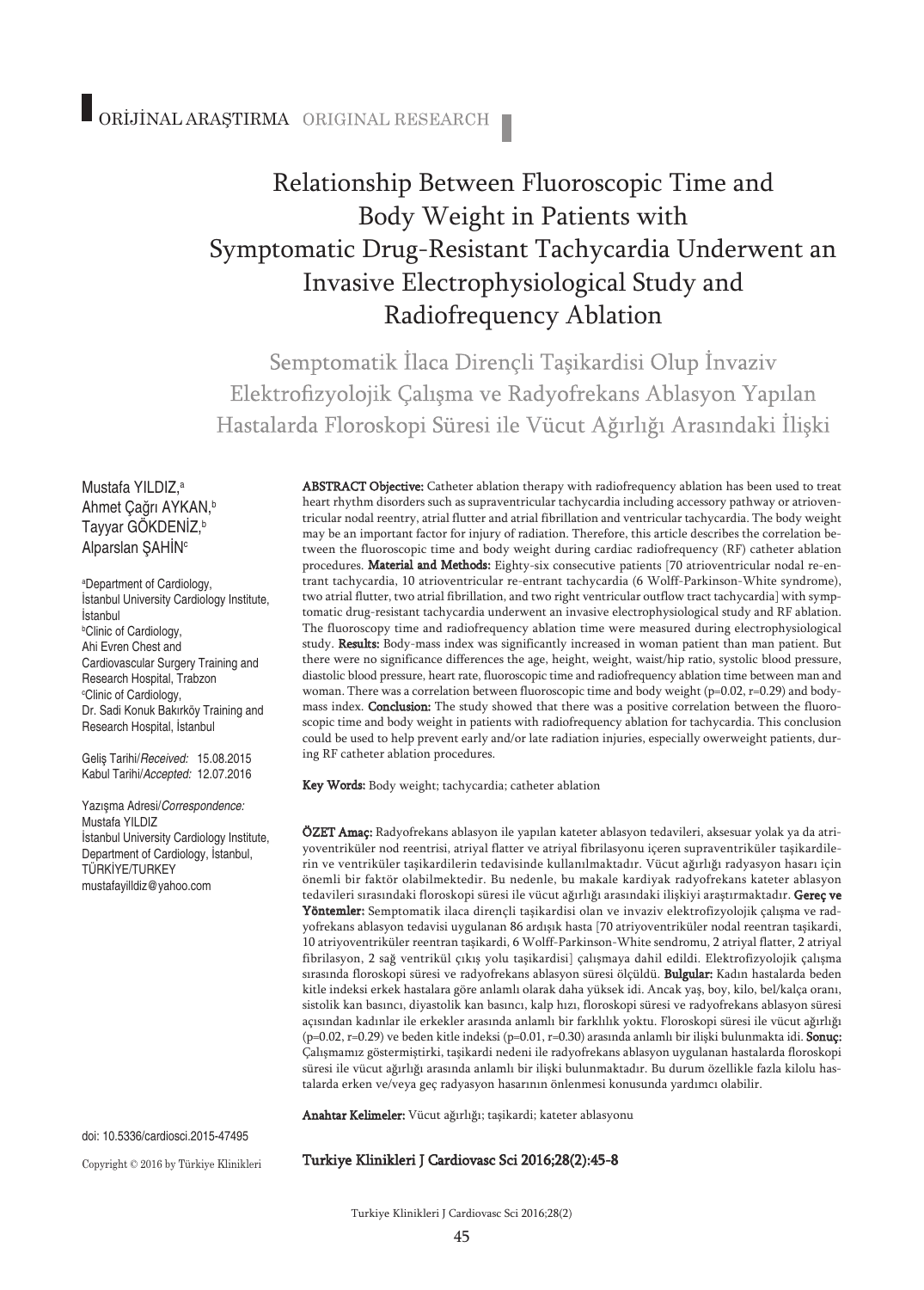atheter ablation therapy with radiofrequency (RF) ablation has been used to treat heart rhythm disorders such as supraventricular tachycardia including accessory pathway or atrioventricular nodal reentry, atrial flutter and atrial fibrillation and ventricular tachycardia for many years. But, this procedure can potentially result in high patient radiation doses. 1-3 Because high doses of radiation may have the potential harmful effects on the body such as eyes and skin injury including erythema and skin burns. 1,2 The body weight may be an important factor for injury of radiation. 1,4 However, there have been few reports describing the relationship between fluoroscopic time (FT) and body weight during RF ablation procedures. 1,3 Therefore, this article describes the correlation between the FT and body weight during cardiac RF catheter ablation procedures.

### MATERIAL AND METHODS

#### PATIENTS

Eighty-six consecutive patients [70 atrioventricular nodal re-entrant tachycardia, 10 atrioventricular re-entrant tachycardia (6 Wolff-Parkinson-White syndrome), two atrial flutter, two atrial fibrillation, and two right ventricular outflow tract tachycardia] with symptomatic drugresistant tachycardia underwent an invasive electrophysiological study and RF ablation. All ablation procedures were performed by two cardiologist and all patients provided written, informed consent. The investigation conforms with the principles outlined in the Decleration of Helsinki. A Vivid 3 cardiovascular ultrasound system [3S sector probe (1.5-3.6 MHz), GE] was used for transthoracic echocardiographic evaluation including ejection fraction (%) before ablation procedure.

#### BODY MASS INDEX AND WAIST TO HIP RATIO MEAS-UREMENTS

Body mass index  $(kg/m^2)$  was calculated by dividing the body weight in kilograms by the square of the body height in metres. Waist to hip ratios were calculated by dividing the circumference of the waist by the circumference of the hips.

#### BLOOD PRESSURE MEASUREMENTS

The arterial blood pressure was measured by the same observer in each subject in the supine position after at least 20 minutes of rest. Clinic blood pressure was measured, using a mercury sphygmomanometer with a cuff appropriate to the arm circumference (Korotkoff phase I for systolic blood pressure and V for diastolic blood pressure). In each subject two blood pressure measurement were performed, and their mean was considered for analysis.

#### ELECTROPHYSIOLOGICAL STUDY AND ABLATION PROCEDURE

Electrophysiological study and RF ablation were performed with a single-plane imaging system. All antiarrhythmic agents such as calcium channel blockers, beta blockers, propafenon had been discontinued for more than 3 days. No patient had received amiodarone. A detailed diagnostic study was performed in all patients prior to ablation to confirm the presence of the electrophysiological mechanism of tachycardia. The patient sample included patients with atrioventricular re-entrant tachycardia, atrioventricular nodal re-entrant tachycardia, atrial flutter, right ventricular outflow tract tachycardia and atrial fibrillation that required ablation of the atrioventricular node. The conventional quadripolar (Jos 6F) and multi-polar (Marinr CS-7Fr) (for coronary sinus and His) catheter were introduced into the right atrium across the tricuspid valve to record a right-sided His bundle electrogram, the coronary sinus, and right ventricle. The electrophysiological study was performed the baseline electrophysiological properties, the inducibility of tachyarrhythmias and mapped the locations of the accessory pathway or re-entrant circuits to a general region of the heart. Once the accessory atrioventricular connection was located, mapping the targeted region was performed with the ablation catheter, a 7 F quadripolar electrode catheter with a 4 mm distal electrode (RF Marinr MC-7Fr) were used. Typically this was achieved by positioning the ablation catheter against the mitral or tricuspid annulus in the area identified during preliminary mapping. RF energy was delivered at an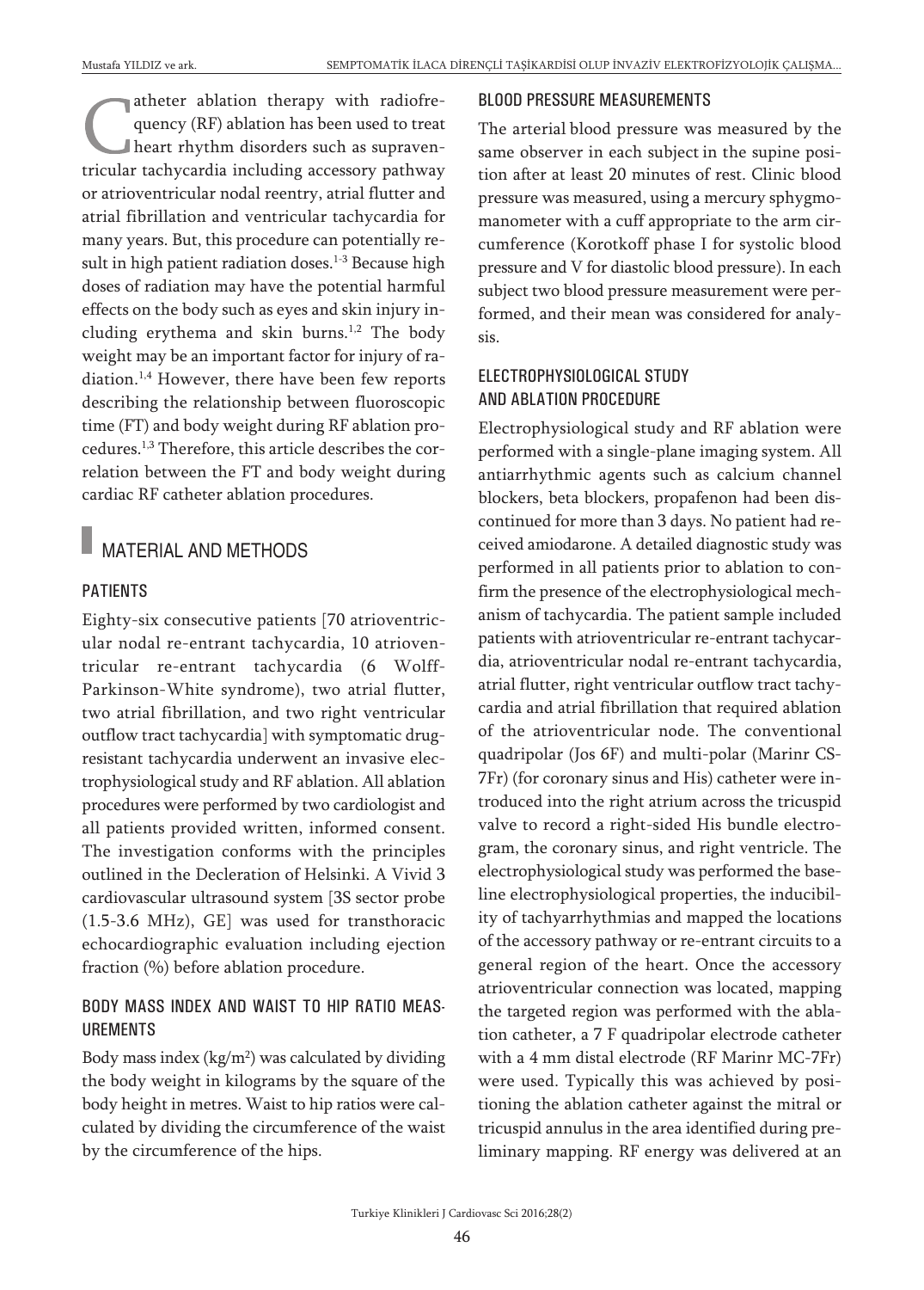energy of 40-50 W and temperature up to 50-65°C, for 60 s. Following successful ablation, patients were discharged from hospital within 24 hours on aspirin and no antiarrhythmic drugs.

#### STATISTICAL ANALYSIS

Statistics were obtained using the ready-to-use programme of SPSS version 8.0. All the values were expressed as mean ± standard deviation. Mann-Whitney test was used to examine gender differences in measured antropometric, hemodynamic and procedural (fluoroscopic time, radiofrequency ablation time) variables. Correlations were calculated with the Pearson test. Also, regression analysis was done. P<0.05 was considered significant.

# $\blacksquare$  RESULTS

Body-mass index was significantly increased in woman patient than man patient. But there were no significance differences the age, height, weight, waist/hip ratio, systolic blood pressure, diastolic blood pressure, heart rate, fluoroscopic time and RF ablation time between man and woman (Table 1). Although there was a correlation between fluoroscopic time and body weight (p=0.02, r=0.29) and body-mass index  $(p=0.01, r=0.30)$ , there was not any correlation between fluoroscopic time and sex, age, height, waist/hip ratio, systolic blood pressure, diastolic blood pressure, and heart rate

| <b>TABLE 1:</b> Comparing the baseline and procedural<br>characteristics between woman and man. |                  |                   |      |  |
|-------------------------------------------------------------------------------------------------|------------------|-------------------|------|--|
|                                                                                                 | Woman (n=63)     | Man (n=23)        | P    |  |
| Age (years)                                                                                     | $44.9 \pm 15.5$  | $41.2 + 14.7$     | 0.27 |  |
| Weight (cm)                                                                                     | 69.68±9.95       | $65.38 + 6.65$    | 0.06 |  |
| Height (cm)                                                                                     | 163.98±8.49      | 165.00±7.42       | 0.65 |  |
| Body mass index (kg/m <sup>2</sup> )                                                            | $25.94 \pm 3.67$ | $23.91 \pm 1.89$  | 0.03 |  |
| Waist (cm)                                                                                      | 83.47±10.31      | $85.92 \pm 11.62$ | 0.69 |  |
| $Hip$ (cm)                                                                                      | $98.53 + 8.81$   | 104.08±13.60      | 0.05 |  |
| Waist/hip ratio                                                                                 | $0.84 \pm 0.00$  | $0.82 + 0.00$     | 0.36 |  |
| Systolic blood pressure (mmHg)                                                                  | 120.53±13.32     | 113.85±13.87      | 0.08 |  |
| Diastolic blood pressure (mmHg)                                                                 | 74.47±7.68       | 74.62±7.76        | 0.96 |  |
| HR before ablation (beat/min)                                                                   | 76.45±7.41       | 75.69±7.02        | 0.84 |  |
| RF ablation time (sec)                                                                          | 76.58±78.83      | 70.26±61.53       | 0.34 |  |
| Fluoroscopic time (sec)                                                                         | 14.17±5.16       | 13.76±5.86        | 0.72 |  |

HR: Heart rate, RF: RF ablation.

| <b>TABLE 2:</b> Correlation between waist circumference<br>and parameters. |         |      |  |
|----------------------------------------------------------------------------|---------|------|--|
|                                                                            | р       | r    |  |
| Age (years)                                                                | 0.97    | 0.02 |  |
| Gender                                                                     | 0.03    | 0.14 |  |
| Weight (kg)                                                                | < 0.001 | 0.74 |  |
| Height (cm)                                                                | 0.001   | 0.23 |  |
| Hip circumference (cm)                                                     | < 0.001 | 0.61 |  |
| Fluoroscopic exposure time (sec)                                           | 0.04    | 0.13 |  |
| RF time (sec)                                                              | 0.11    | 0.11 |  |
| Systolic blood pressure (mmHg)                                             | < 0.001 | 0.34 |  |
| Diastolic blood pressure (mmHg)                                            | 0.02    | 0.15 |  |
| Heart rate (beat/min)                                                      | 0.31    | 0.07 |  |

(p=0.75, r=0.03; p=0.37, r=0.09; p=0.99, r=0.01; p=0.72, r=0.04; p=0.67, r=0.05; p=0.76, r=0.04; p=0.32, r=0.12; respectively) (Table 2). According to regression analysis, none of them had a correlation with waist circumference. All patients had normal left ventricular function (ejection fraction >50%), without evidence of underlying structural heart disease. There was no radiation-induced skin and other tissue injury in our study. No patient presented with atrioventricular block of any degree.

### **DISCUSSION**

In this study, we showed that there was a positive correlation between the FT and body weight and body-mass index in patients with RF ablation for tachycardia. FT is an important factor that recommend be monitored during fluoroscopically guided intervention procedures such as percutaneous coronary intervention and RF catheter ablation. 1 Because, some major side effects are associated with a fluoroscopy. One is radiation-induced injuries to the skin or underlying tissue such as thyroid and heart. As the radiation beam passes through the skin and tissue it may cause minor injury. The other major side effect is the small possibility of developing radiation-induced cancer at some time later in life.

The RF ablation under fluoroscopy tend to be long in a single area of anatomy such as triangle of Koch for a prolonged time. In addition, the need